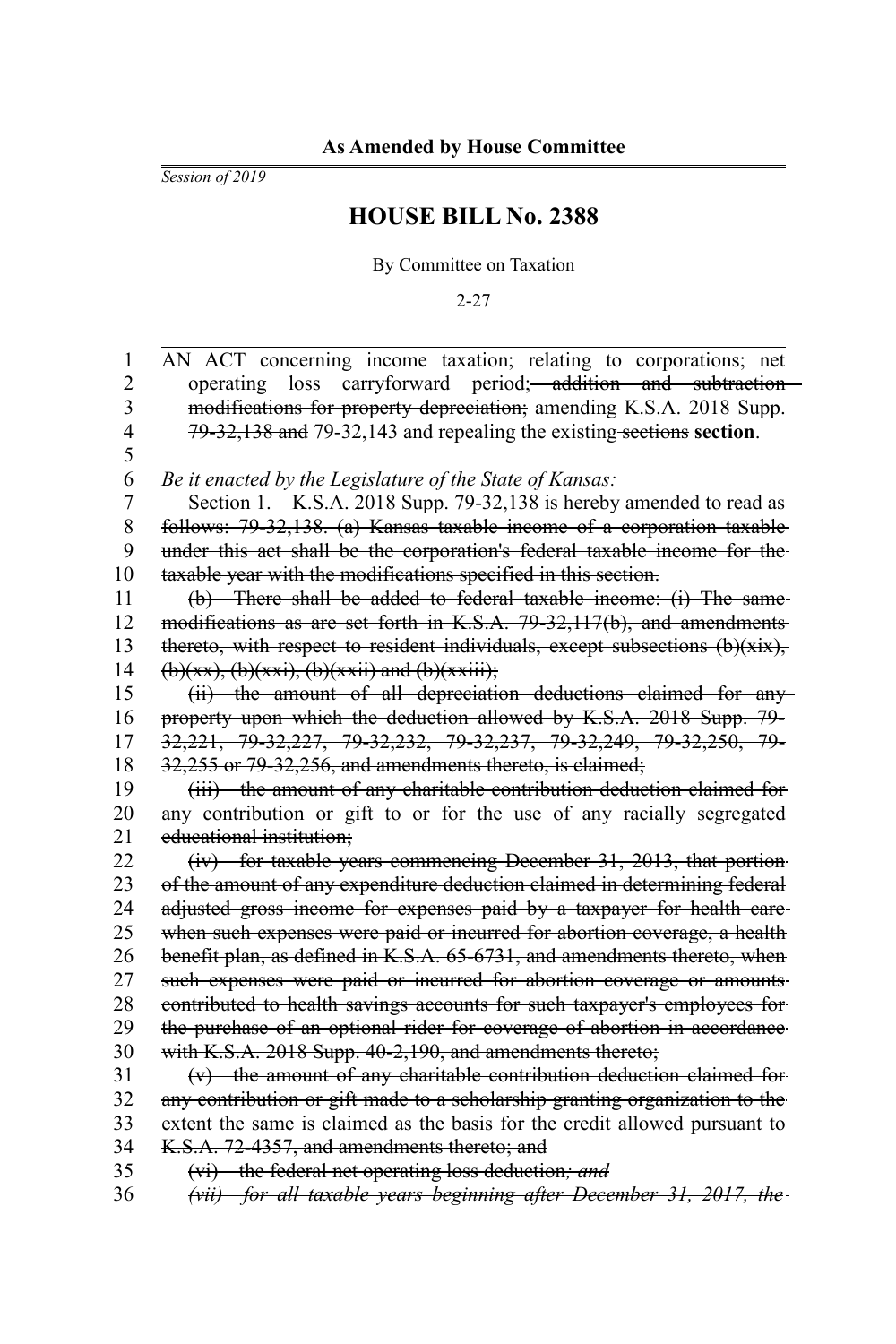## HB 2388—Am. by HC 2

*additional first year depreciation allowance authorized in section 168(k) of the federal internal revenue code of 1986, as amended, only if a taxpayer makes an election by including such amount as an addition modification on the taxpayer's timely filed Kansas income tax return. This election only applies to the taxpayer's property in-serviced in the applicable tax year*. (c) There shall be subtracted from federal taxable income: (i) The same modifications as are set forth in K.S.A. 79-32,117(e), and amendments thereto, with respect to resident individuals, exceptsubsection  $(e)(xx)$ ; (ii) the federal income tax liability for any taxable year commencing prior to December 31, 1971, for which a Kansas return was filed after reduction for all credits thereon, except credits for payments on estimates of federal income tax, credits for gasoline and lubricating oil tax, and for foreign tax credits if, on the Kansas income tax return for such prior year, the federal income tax deduction was computed on the basis of the federal income tax paid in such prior year, rather than as accrued. Notwithstanding the foregoing, the deduction for federal income tax liability for any year shall not exceed that portion of the total federal income tax liability for such year which bears the same ratio to the total federal income taxliability for such year as the Kansas taxable income, as computed before any deductions for federal income taxes and after application of subsections (d) and (e) of this section as existing for such year, bears to the federal taxable income for the same year; (iii) an amount for the amortization deduction allowed pursuant to K.S.A. 2018 Supp. 79-32,221, 79-32,227, 79-32,232, 79-32,237, 79- 32,249, 79-32,250, 79-32,255 or 79-32,256, and amendments thereto; (iv) for all taxable years commencing after December 31, 1987, the amount included in federal taxable income pursuant to the provisions of section 78 of the internal revenue code; and (v) for all taxable years commencing after December 31, 1987, 80% of dividends from corporations incorporated outside of the United States or the District of Columbia which are included in federal taxable income*; and (vi) for all taxable years beginning after December 31, 2017, an amount for depreciation deduction as provided in section 168 of the federal internal revenue code of 1986, as amended, without consideration of section 168(k) additional depreciation, only if the taxpayer made a valid election pursuant to subsection (b)(vii)*. 1 2 3 4 5 6 7 8 9 10 11 12 13 14 15 16 17 18 19 20 21 22 23 24 25 26 27 28 29 30 31 32 33 34 35 36 37 38 39

(d) If any corporation derives all of its income from sources within Kansas in any taxable year commencing after December 31, 1979, its Kansas taxable income shall be the sum resulting after application of subsections (a) through (c) hereof. Otherwise, such corporation's Kansas 40 41 42 43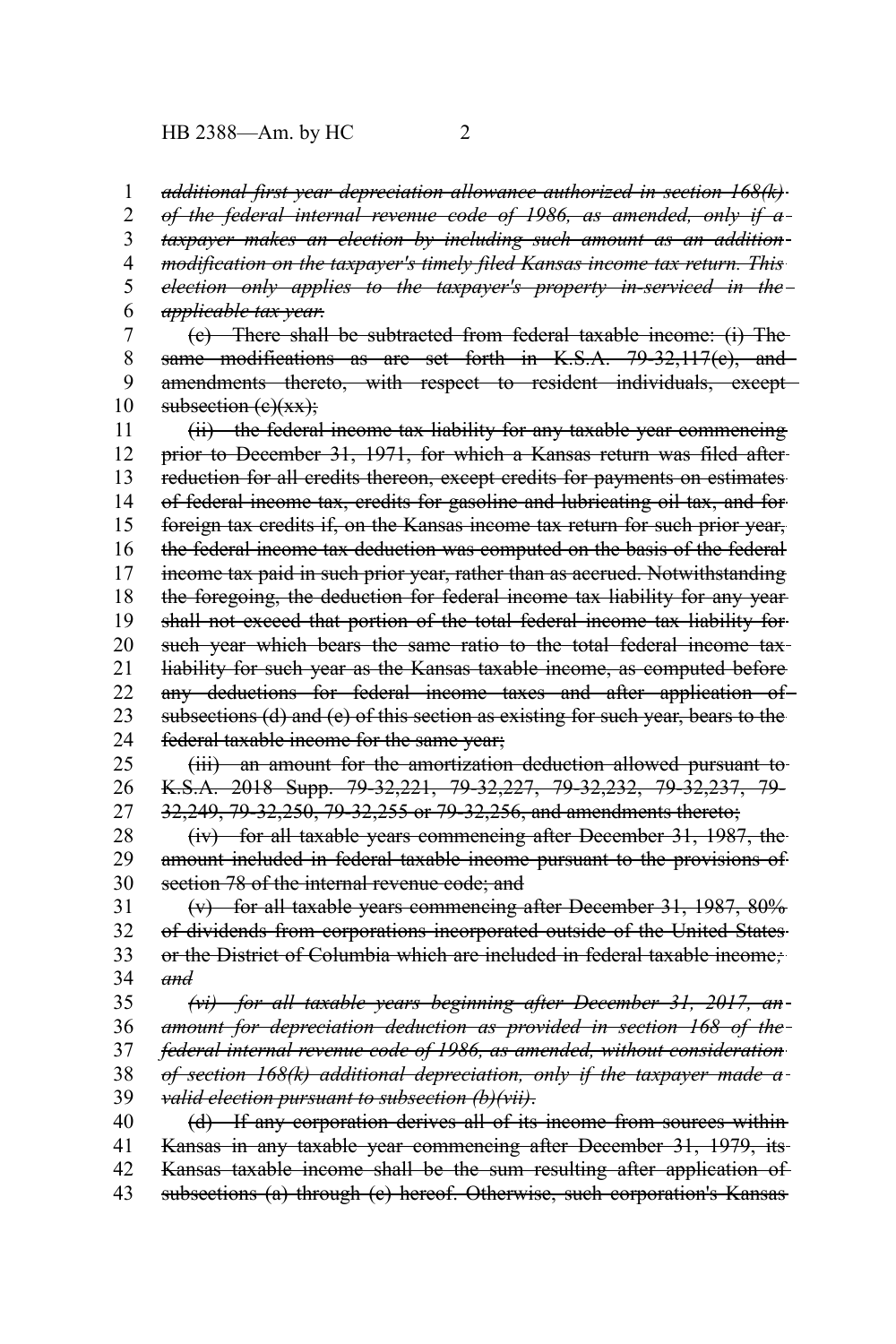taxable income in any such taxable year, after excluding any refunds of 1

federal income tax and before the deduction of federal income taxes 2

provided by subsection (c)(ii) shall be allocated as provided in K.S.A. 79- 3

3271 to K.S.A. 79-3293, inclusive, and amendments thereto, plus any refund of federal income tax as determined under K.S.A. 79-32,117(b)(iv), and amendments thereto, and minus the deduction for federal income taxes as provided by subsection (e)(ii) shall be such corporation's Kansas taxable income. 4 5 6 7 8

(e) A corporation may make an election with respect to its first taxable year commencing after December 31, 1982, whereby no addition modifications as provided for in subsection (b)(ii) and subtractionmodifications as provided for in subsection (e)(iii) as those subsections existed prior to their amendment by this act, shall be required to be made for such taxable year. 9 10 11 12 13 14

Sec. 2. **Section 1.** K.S.A. 2018 Supp. 79-32,143 is hereby amended to read as follows: 79-32,143. (a) For net operating losses incurred in taxable years beginning after December 31, 1987*, and prior to January 1, 2018*, a net operating loss deduction shall be allowed in the same manner that it is allowed under the federal internal revenue code except that such net operating loss may only be carried forward to each of the 10 taxable years following the taxable year of the net operating loss. *For net operating losses incurred in taxable years beginning after December 31, 2017, a net operating loss deduction shall be allowed in the same manner that it is allowed under the federal internal revenue code except that such net operating loss deduction: (1) May only be carried forward to each of the 20 taxable years following the taxable year of the net operating loss; and (2) shall be the lesser of: (A) The aggregate Kansas net operating loss carryover to such year; or (B) 100%* **80%** *of Kansas taxable income computed without regard to the Kansas net operating loss deduction allowable under this section.* For net operating farm losses, as defined by subsection (i) of section 172 of the federal internal revenue code, incurred in taxable years beginning after December 31, 1999, a net operating loss deduction shall be allowed in the same manner that it is allowed under the federal internal revenue code except that such net operating loss may be carried forward to each of the 10 taxable years following the taxable year of the net operating loss. The amount of the net operating loss that may be carried back or forward for Kansas income tax purposes shall be that portion of the federal net operating loss allocated to Kansas under this act in the taxable year that the net operating loss is sustained. 15 16 17 18 19 20 21 22 23 24 25 26 27 28 29 30 31 32 33 34 35 36 37 38 39

(b) The amount of the loss to be carried back or forward will be the federal net operating loss after: (1) All modifications required under this act applicable to the net loss in the year the loss was incurred; and (2) after apportionment as to source in the case of corporations, nonresident 40 41 42 43